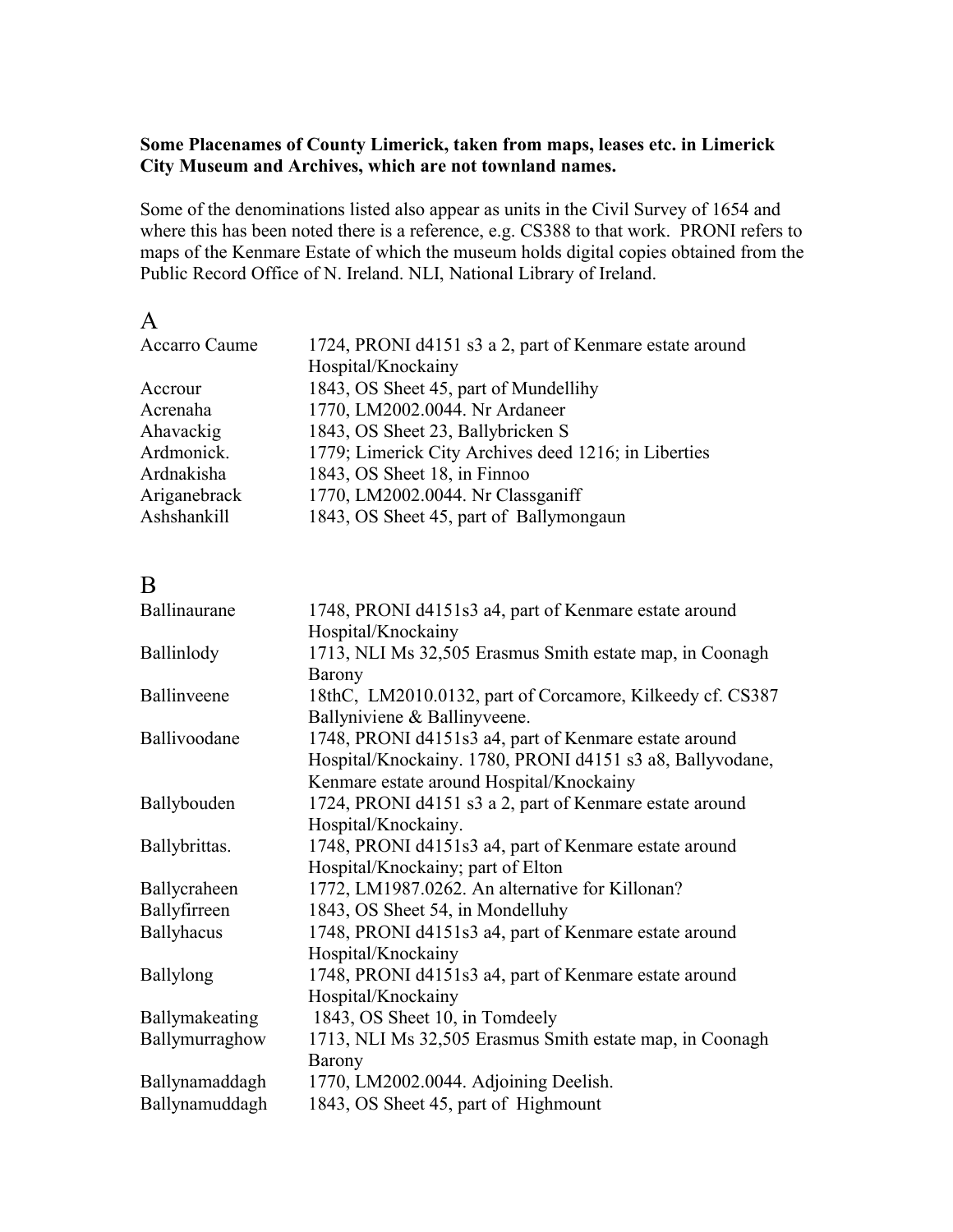| Ballynefrankey       | 1752-58 Limerick City Archives deeds 286-88; in Liberties                     |
|----------------------|-------------------------------------------------------------------------------|
| Ballynegoranagh      | 1724, PRONI d4151 s3 a 2, part of Kenmare estate around<br>Hospital/Knockainy |
| Ballynenurane        | 1780, PRONI d4151 s3 a8, Kenmare estate around                                |
|                      | Hospital/Knockainy                                                            |
| Ballynoiskey         | 1770, LM2002.0044. Adjoining Kilquane                                         |
| Ballytone            | 1748, PRONI d4151s3 a4, part of Kenmare estate around                         |
|                      | Hospital/Knockainy; part of Bottomstown                                       |
| Ballyvalisa.         | 1752-58 Limerick City Archives deeds 286-88; in Liberties                     |
| Banemore             | 1770, LM2002.0044. A quarter in Lr. Shanid.                                   |
| Bane/ Baunemore      | 1724, PRONI d4151 s3 a 2, part of Kenmare estate around                       |
|                      | Hospital/Knockainy. 1748, PRONI d4151s3 a4, Kenmare estate                    |
|                      | 1780, PRONI d4151 s3 a8, Kenmare estate around                                |
|                      | Hospital/Knockainy                                                            |
| Bawnard              | 1843, OS Sheet 45, part of Kilmurry Archer                                    |
| Bawnboy              | 1843, OS Sheet 45, part of Ballinruane.                                       |
| Bingrue              | 1748, PRONI d4151s3 a4, part of Kenmare estate around                         |
|                      | Hospital/Knockainy; 1829, PRONI d4151s3a3. Part of Lodge                      |
|                      | (OS32-33); 1835, PRONI d4151 s3 a 9. 1780, PRONI d4151 s3 a8,                 |
|                      | Kenmare estate around Hospital/Knockainy, given as Ringrue                    |
| Boolabrien           | 1843, OS Sheet 54, in Farrihy                                                 |
| <b>Boolacollarta</b> | 1843, OS Sheet 54, in Boola                                                   |
| Breedagh             | 843, OS Sheet 53, in Glenduff                                                 |
|                      |                                                                               |

# C

| Caher Hill        | 1843, OS Sheet 55, in Jamestown                            |
|-------------------|------------------------------------------------------------|
| Cahirmartin.      | 1752-58 Limerick City Archives deeds 286-88; in Liberties. |
| Cappacullaun      | 1843, OS Sheet 45, part of Kilmurry Archer                 |
| Cappanemangaroght | 1724, PRONI d4151 s3 a 2, part of Kenmare estate around    |
|                   | Hospital/Knockainy                                         |
| Carnagh.          | 1770, LM2002.0044. Near Shanid.                            |
| Carrigeenagoonah  | 1713, NLI Ms 32,505 Erasmus Smith estate map, in Coonagh   |
|                   | <b>Barony</b>                                              |
| Carrigeenamronety | 1843, OS Sheet 59, in Kilcruiagh                           |
| Carrignaboony     | 1843, OS Sheet 48, in Darrenstown                          |
| Carrigtogher      | 1843, OS Sheet 4, in Newtown                               |
| Carrowndelly.     | 1772, LM1987.0262. Rivers are nr Ballynaclogh.             |
| Carumenagh        | 1713, NLI Ms 32,505 Erasmus Smith estate map, in Coonagh   |
|                   | Barony                                                     |
| Castle Field      | 1843, OS Sheet 47, in Gotoon                               |
| Clanlara.         | 1772, LM1987.0262. An alternative for Castletroy?          |
| Clasheabane       | 1748, PRONI d4151s3 a4, part of Kenmare estate around      |
|                   | Hospital/Knockainy                                         |
|                   |                                                            |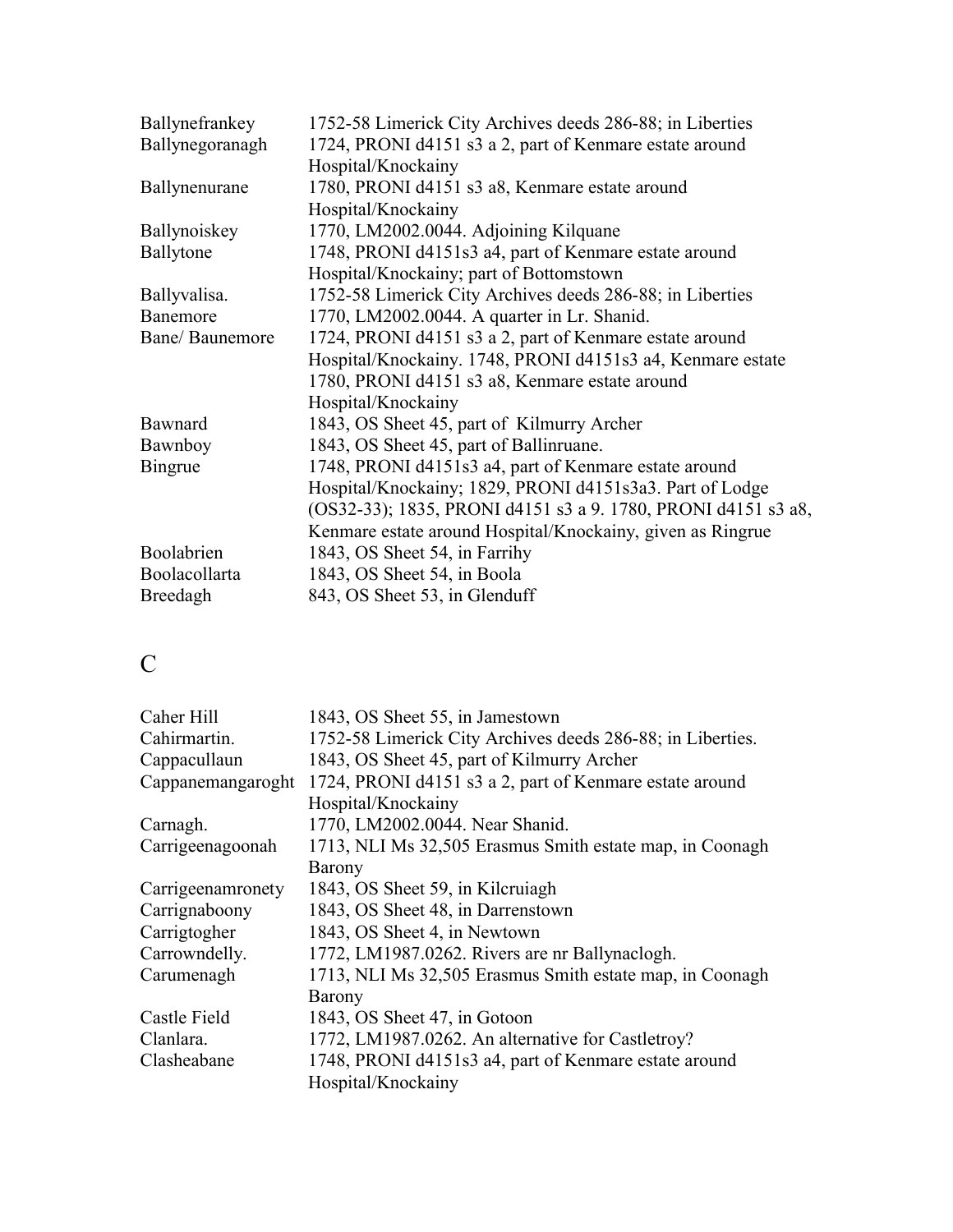| Clashmore       | 1724, PRONI d4151 s3 a 2, part of Kenmare estate around     |
|-----------------|-------------------------------------------------------------|
|                 | Hospital/Knockainy; burgess land                            |
| Clashvaun       | 1843, OS Sheet 45, part of Sheshkin                         |
| Clastobane      | 1724, PRONI d4151 s3 a 2, part of Kenmare estate around     |
|                 | Hospital/Knockainy                                          |
| Cloonbredia     | 1843, OS Sheet 45, part of Garbally.                        |
| Clooncravaun    | 1843, OS Sheet 45, part of Ahadagh                          |
| Clougharoska    | 1748, PRONI d4151s3 a4, part of Kenmare estate around       |
|                 | Hospital/Knockainy, part of Knocklong West.                 |
| Coiner's Garden | 1843, OS Sheet 45, part of Gardenfield                      |
| Coolanderson    | 1780, PRONI d4151 s3 a8, Kenmare estate around              |
|                 | Hospital/Knockainy                                          |
| Coolelogh       | 1724, PRONI d4151 s3 a 2, part of Kenmare estate around     |
|                 | Hospital/Knockainy. 1748, PRONI d4151s3 a4, Kenmare estate  |
|                 | 1780, PRONI d4151 s3 a8, Kenmare estate around              |
|                 | Hospital/Knockainy                                          |
| Coolkip         | 1770, LM2002.0044. Adjoining Kilquane.                      |
| Corbally        | 1843, PRONI d 4151 s 3 a 13. Part of Newtown td (OS40). Cf  |
|                 | Corrovally                                                  |
| Corrovally      | 1748, PRONI d4151s3 a4, part of Kenmare estate around       |
|                 | Hospital/Knockainy, cf Corbally. 1780, PRONI d4151 s3 a8    |
|                 | Currevally.                                                 |
| Craggbrack      | 1843, OS Sheet 45, part of Highmount                        |
| Crogane         | 18thC, LM2010.0132 S. part of Corcamore Kilkeedy, cf CS 388 |
|                 | Cragane                                                     |
| Crossalaghta    | 1843, OS Sheet 24, in Milltown                              |
| Crow Field      | 1843, OS Sheet 39 in Clogher E                              |
| Curraghmore.    | 1772, LM1987.0262. In the Castletroy Rivers area            |
| D               |                                                             |
| Druminaphutta   | 1843, OS Sheet 37, in Ballinruane                           |

| Druminaphutta | 1843, OS Sheet 37, in Ballinruane        |
|---------------|------------------------------------------|
| Drumeneilane  | 1770, LM2002.0044. Adjoining Ballyhahill |
| Duncaha.      | 1770, LM2002.0044. Near Shanid.          |

### F

| Fairy Lawn   | 1843, OS Sheet 9 in Carrowbanemore                      |
|--------------|---------------------------------------------------------|
| Farran       | 1843, OS Sheet 45, part of Tullaghmacthomas.            |
| Farraneballo | 1724, PRONI d4151 s3 a 2, part of Kenmare estate around |
|              | Hospital/Knockainy                                      |
| Fornavalla   | 1748, PRONI d4151s3 a4, part of Kenmare estate around   |
|              | Hospital/Knockainy                                      |
| Fort Field   | 1843, OS Sheet 53, in Mountplummer                      |
| Foumane      | 1748, PRONI d4151s3 a4, part of Kenmare estate around   |
|              | Hospital/Knockainy                                      |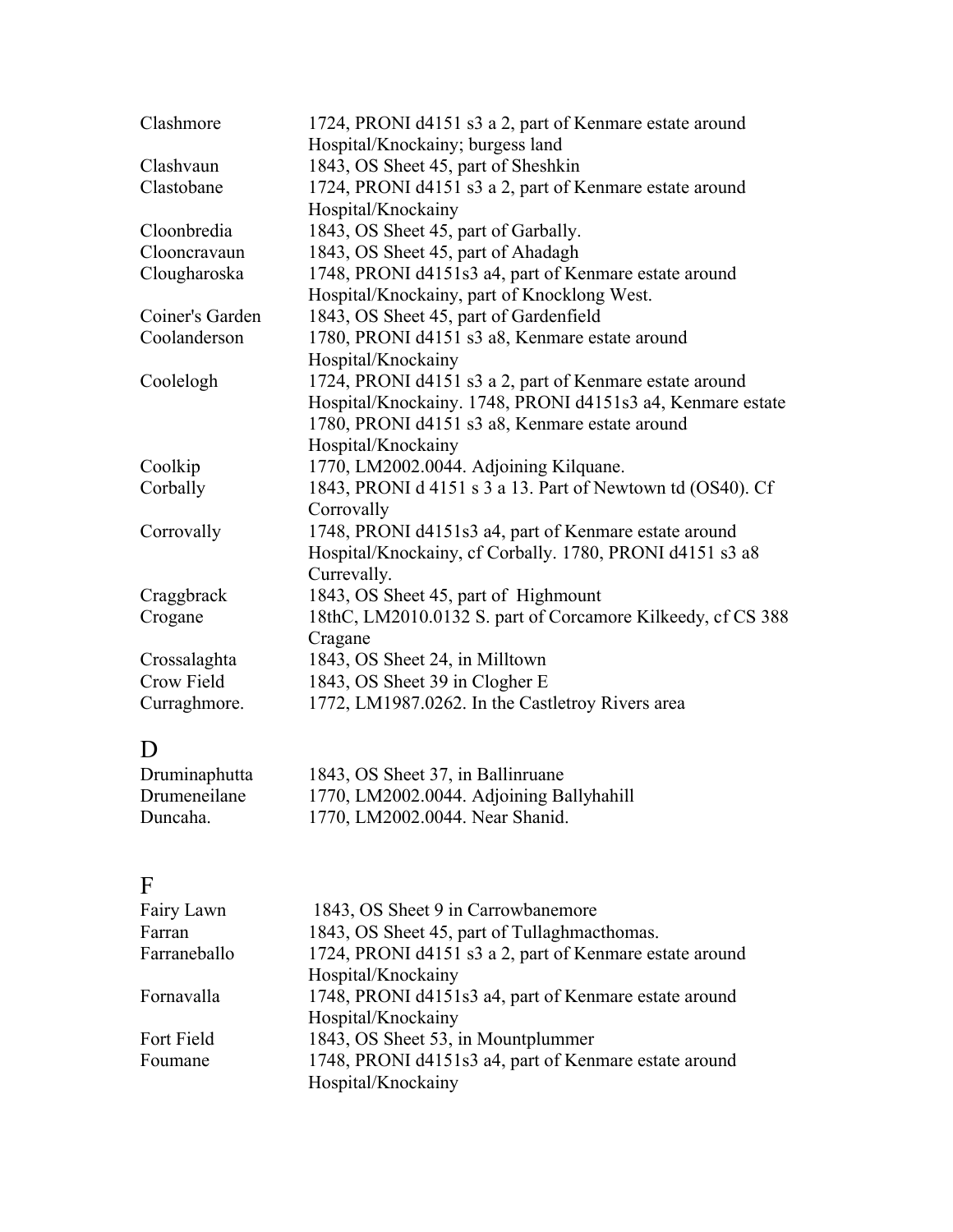### G

| Garhe           | 1772, LM1987.0262. Ballynaclogh, Killonan area.         |
|-----------------|---------------------------------------------------------|
| Garrane         | 1843, OS Sheet 37, in Ballinruane                       |
| Garryglass      | 1748, PRONI d4151s3 a4, part of Kenmare estate around   |
|                 | Hospital/Knockainy                                      |
| Garrynehagulshy | 1724, PRONI d4151 s3 a 2, part of Kenmare estate around |
|                 | Hospital/Knockainy.                                     |
| Garyflughe      | 1748, PRONI d4151s3 a4, part of Kenmare estate around   |
|                 | Hospital/Knockainy                                      |
| Glenagappul     | 1843, OS Sheet 54, in Boola                             |
| Glenduff        | 1843, OS Sheet 35, in Rooska W                          |
| Glenirkey       | 1843, OS Sheet 11, in Cloonnagalleen                    |
| Gortcollere     | 1724, PRONI d4151 s3 a 2, part of Kenmare estate around |
|                 | Hospital/Knockainy; also known as Quarry Field          |
| Gortcorronbeg   | 1724, PRONI d4151 s3 a 2, part of Kenmare estate around |
|                 | Hospital/Knocking                                       |
| Gorteennabrady  | 1843, OS Sheet 54, in Mundellihy                        |
| Gortlabbo       | 1724, PRONI d4151 s3 a 2, part of Kenmare estate around |
|                 | Hospital/Knockainy                                      |
| Gortlebeen      | 1780, PRONI d4151 s3 a8, Kenmare estate around          |
|                 | Hospital/Knockainy                                      |
| Gortmonaroe     | 1748, PRONI d4151s3 a4, part of Kenmare estate around   |
|                 | Hospital/Knockainy                                      |
| Gortnacorran    | 1748, PRONI d4151s3 a4, part of Kenmare estate around   |
|                 | Hospital/Knockainy                                      |
| Gortnadroman    | 1748, PRONI d4151s3 a4, part of Kenmare estate around   |
|                 | Hospital/Knockainy                                      |
| Gortnagarvan    | 1843, OS Sheet 45, part of Clooncrippa                  |
| Gortnahown      | 1843, OS Sheet 45, part of Ballinruane.                 |
| Gortnekea       | 1724, PRONI d4151 s3 a 2, part of Kenmare estate around |
|                 | Hospital/Knockainy                                      |
| Gourbane        | 1770, LM2002.0044. A quarter in Lr. Shanid.             |
|                 |                                                         |
|                 |                                                         |
| H               |                                                         |
| Hedge Field     | 1843, OS Sheet 53, in Mountplummer                      |

| <b>Illauncrearick</b> | 1843, OS Sheet 9, Carrowbanemore.                            |
|-----------------------|--------------------------------------------------------------|
| Island Drehod         | 1720 PRONI d4151 s3 a13;1724, PRONI d4151 s3 a 2, part of    |
|                       | Kenmare estate around Hospital/Knockainy, Iland Drehid.      |
| Insidromard           | 18thC, LM2010.0132 S. part of Corcamore Kilkeedy, cf. CS 388 |
|                       | Inssidroumarde.                                              |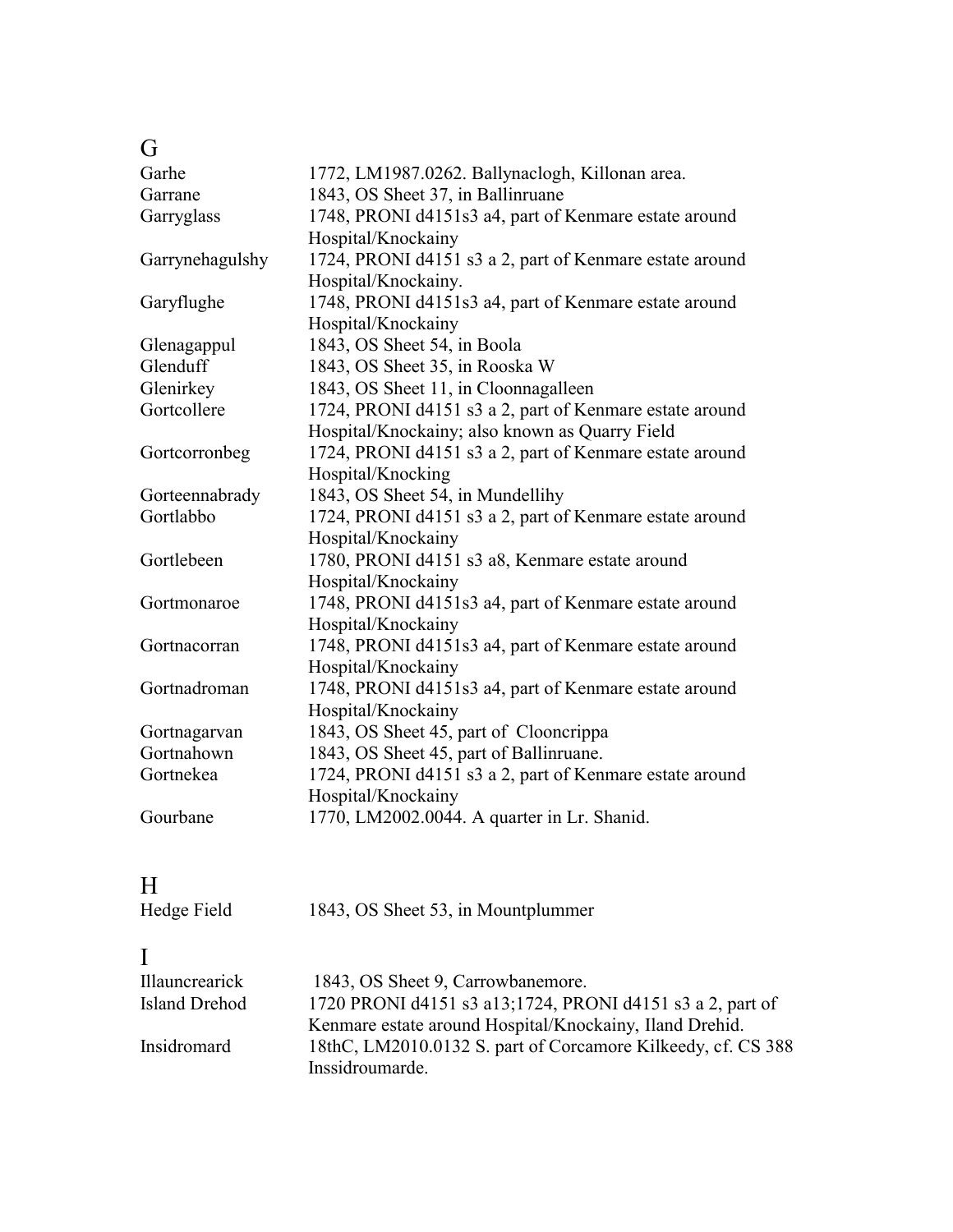### K

| Kildotia         | 1843, OS Sheet 37, in Ballinruane                        |
|------------------|----------------------------------------------------------|
| Knockarecoghlan  | 1770, LM2002.0044. Nr Shanagolden                        |
| Knockanadalteen  | 1843, OS Sheet 24, in Brackyle                           |
| Kmockannaholla   | 1843, OS Sheet 21, inTuogh                               |
| Knockatanavilly  | 1843, OS Sheet, in Templeathea                           |
| Knockaunnacarta  | 1843, OS Sheet 48, in Darrenstown                        |
| Knockaunnacreeha | 1843, OS Sheet 48, in Darrenstown                        |
| Knockaunnageerog | 1843, OS Sheet 48, in Keeloges                           |
|                  | Knockaunnanoughilly 1843, OS Sheet 7, in Puckane         |
| Knockaunnaneagh  | 1843, OS Sheet 48, in Cush                               |
| Knockawarriga    | 1843, OS Sheet 52, in Caherlevoy                         |
| Knockeenameel    | 1748, PRONI d4151s3 a4, part of Kenmare estate around    |
|                  | Hospital/Knockainy                                       |
| Knockegan        | 1843, OS Sheet 10, in Tomdeely                           |
| Knocklully       | 1772, LM1987.0262. In the Castletroy/Rivers area.        |
| Knockgour        | 1770, LM2002.0044. A quarter in Lr. Shanid.              |
| Knockgreny       | 1713, NLI Ms 32,505 Erasmus Smith estate map, in Coonagh |
|                  | Barony                                                   |
| Knocknacartan    | 1843, OS Sheet 54, in Farrihy                            |
| Knocknegoualagh  | 1770, LM2002.0044. Adjoining Ballyhahill                 |
| Kyle             | 1843, OS Sheet 45, part of Ballinruane.                  |

## L

| 18thC, LM2010.0132 S. part of Corcamore Kilkeedy, cf CS 387 |
|-------------------------------------------------------------|
| Leakerowbeg                                                 |
| 18thC, LM2010.0132 S. part of Corcamore Kilkeedy, cf CS 387 |
| Leakerowbeg                                                 |
| 1770, LM2002.0044. Adjoining Deelish                        |
| 1843, OS Sheet 35, in Clash N.                              |
|                                                             |

### M

| Maryville     | 1843, OS Sheet 45, part of Ballinruane.               |
|---------------|-------------------------------------------------------|
| Millford      | 1772, LM1987.0262. Alternative for Sreelane.          |
| Moankeal      | 1770, LM2002.0044. A quarter in Lr. Shanid.           |
| Moanbaun      | 1843, OS Sheet 45, part of Highmount                  |
| Moanmore      | 1770, LM2002.0044. Quarter at Shanagolden.            |
| Moanroe       | 1843, OS Sheet 45, part of Gardenfield                |
| Monebeg       | 1748, PRONI d4151s3 a4, part of Kenmare estate around |
|               | Hospital/Knockainy                                    |
| Monycallaghan | 1843, OS Sheet 45 & 46, part of Kilmurry Lane         |
| Moyvane       | 1843, OS Sheet 54, in Ballylongig                     |
| Muckinish     | 1843, OS Sheet 4 in Cooperhill                        |
| Mullaganuish  | 843, OS Sheet 53, in Mauricetown                      |
|               |                                                       |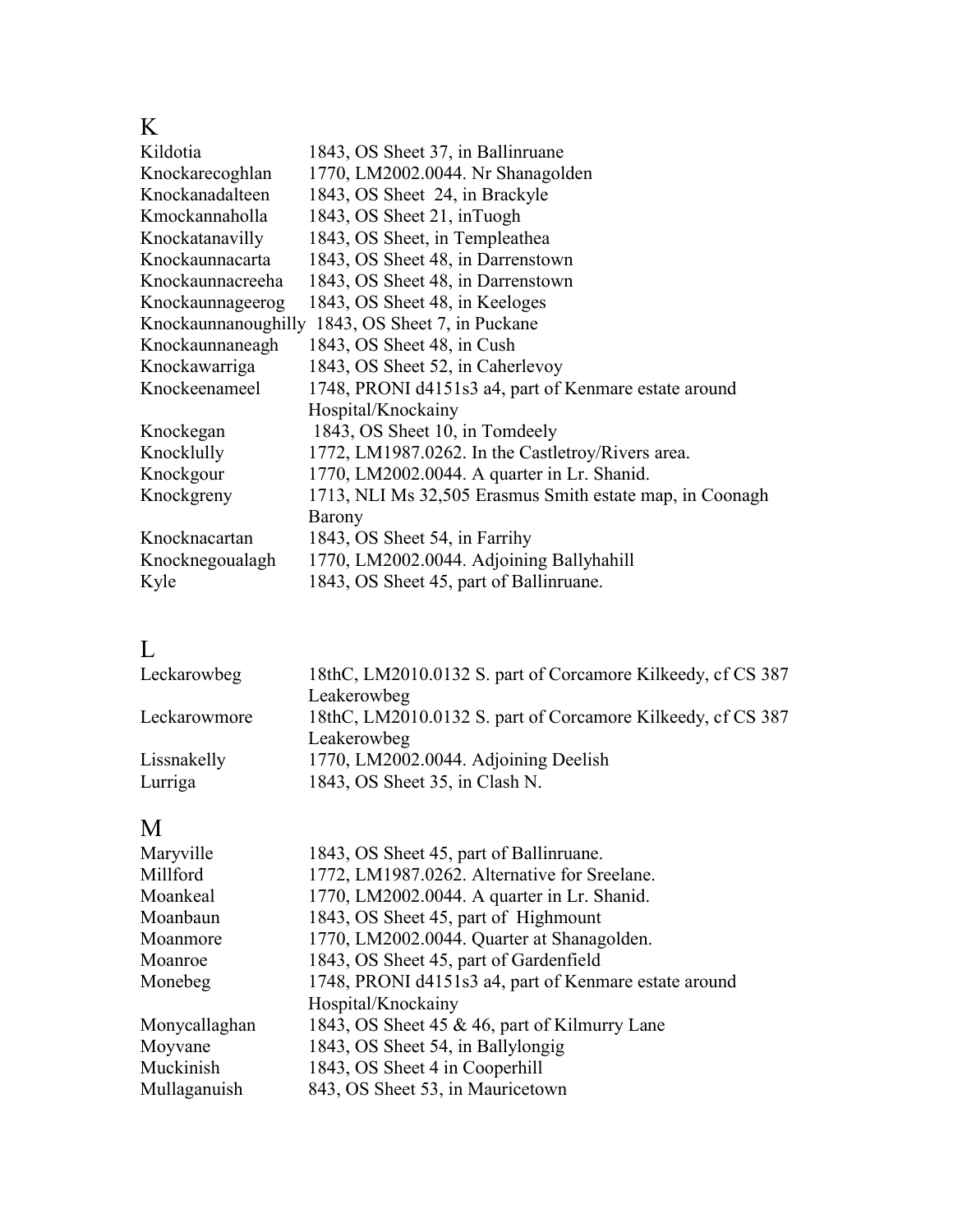### O

| Old Deer Park   | 1843, OS Sheet 11, in Ballynort                               |
|-----------------|---------------------------------------------------------------|
| Old Deer Park   | 1843, OS Sheet 11, in Ballysteen                              |
| Old Deer Park   | 1843, OS Sheet 11, in Stonehall                               |
| Old Deer Park   | 1843, OS Sheet 21, in Fanningstown                            |
| Oldtown Lidwell | 1843, PRONI d.4151.s.3. same as Oldtown Bennett; and on other |
|                 | Kenmare series maps                                           |

### P

| Parkagarriff    | 1843, OS Sheet 54, in Tullaha                                   |
|-----------------|-----------------------------------------------------------------|
| Parkagatta      | 1843, OS Sheet 45, part of Cloonroosk                           |
| Parkavaher      | 1843, OS Sheet 45, part of Ahadagh                              |
| Parkeenalaggart | 1843, OS Sheet 54, in Farrihy                                   |
| Parkvaun        | 1843, OS Sheet 54, inSpringfield Demesne                        |
| Parkglanna      | 1843, OS Sheet 45, part of Highmount                            |
| Parkroe         | 1843, OS Sheet 45, part of Ahavehereen.                         |
| Parkwater       | 1770, LM2002.0044. A quarter in Lr. Shanid.                     |
| Piper's Garden  | 1843, OS Sheet in Castle cluggin                                |
| Portaghard      | 1843, OS Sheet 52, in Knocknadiha                               |
| Portbeg         | 1748, PRONI d4151s3 a4, part of Kenmare estate around           |
|                 | Hospital/Knockainy 1843, PRONI d.4151.s.3. A part of Castlefarm |
|                 | or Lodge tds (OS 32). 1835, PRONI d4151 s3 a 9. and on other    |
|                 | Kenmare series maps. Part of Castlefarm                         |
| Prospect Hill   | 1843, OS Sheet 18, in Killacolla                                |

## Q

| $\checkmark$ |                                  |
|--------------|----------------------------------|
| Quarry Field | 1843, OS Sheet 54, in Mundellihy |

## R

| Racefields     | 1843, OS Sheet 45, part of Cloonroosk                    |
|----------------|----------------------------------------------------------|
| Rafrana        | 1713, NLI Ms 32,505 Erasmus Smith estate map, in Coonagh |
|                | Barony                                                   |
| Rathfroder     | 1770, LM2002.0044. A quarter in Lr. Shanid.              |
| Rinenaweeheeny | 1843, OS Sheet 10, in Morgans N.                         |
| Rocks          | 1770, LM2002.0044. Part of Leahy's.                      |

| S.                    |                                      |
|-----------------------|--------------------------------------|
| Sandfield             | 1843, OS Sheet 45, part of Highmount |
| Skaghbrewagh          | 1770, LM2002.0044. Near Shanid.      |
| <b>Soldiers Field</b> | 1843, OS Sheet 47, in Portauns       |
| Strandfield           | 1843, OS Sheet, in Leahys            |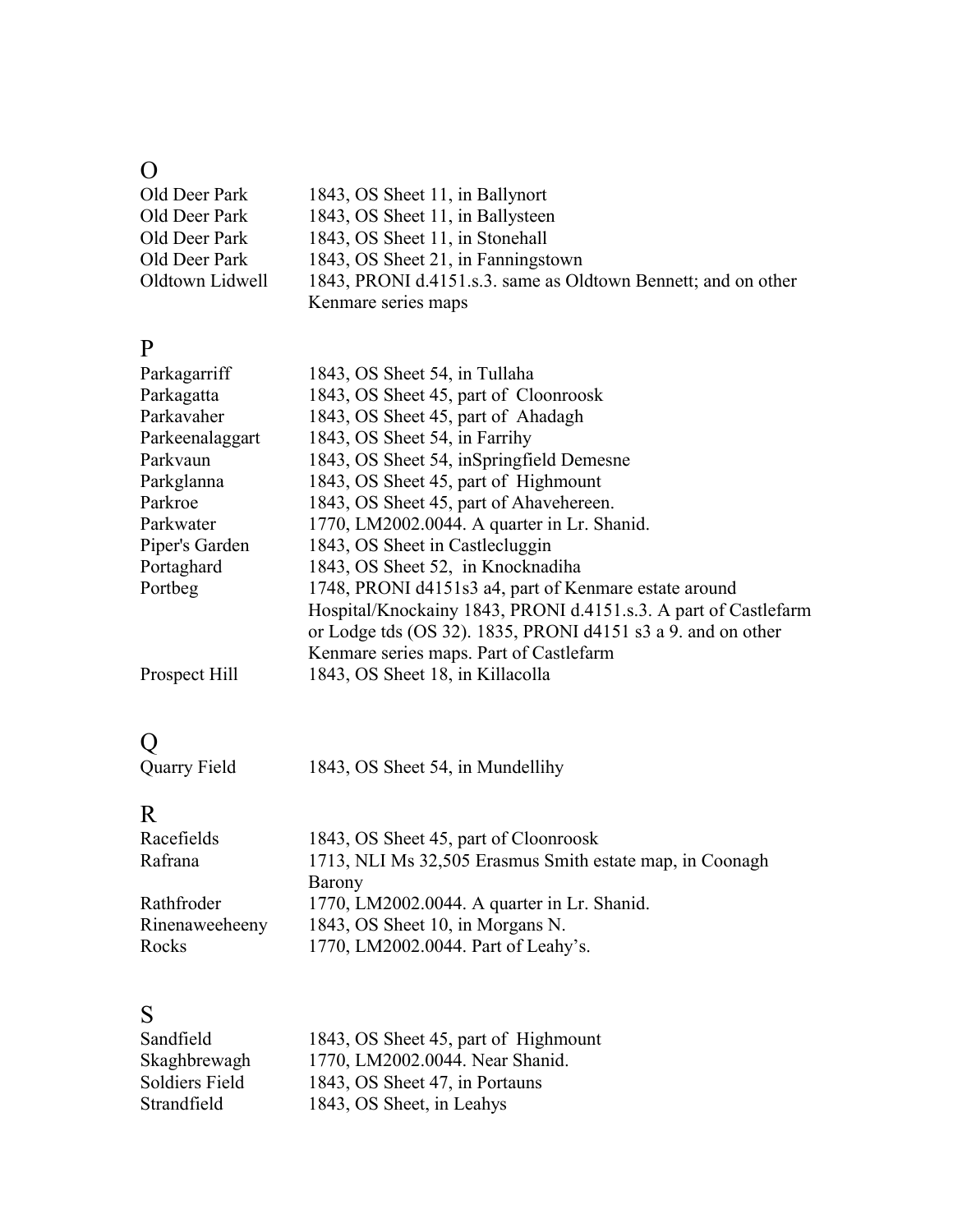| $\top$         |                                                              |
|----------------|--------------------------------------------------------------|
| Toorboy        | 1843, OS Sheet 54, in Springfield Demesne                    |
| Torard         | 1843, PRONI d.4151.s.3.a 002. same as Knockainey East, named |
|                | as Trinity College land.                                     |
| Tobbergibboone | 1724, PRONI d4151 s3 a 2, part of Kenmare estate around      |
|                | Hospital/Knockainy                                           |
|                |                                                              |

| $\overline{U}$       |                                                             |
|----------------------|-------------------------------------------------------------|
| <b>Upper Meelick</b> | 18thC, LM2010.0132 S. part of Corcamore Kilkeedy, cf CS 389 |

Some place names in the Civil Survey of 1654, not identified in B.J. Hodkinson *A History and Archaeology of the Liberties of Limerick to c 1650*, N. Munster Antiquarian Journal, 2007

#### **Killeennagarriff parish**.

Ballyloskie, Corhow-martin, Carhow Crahine, Carhow Intanevoy, Monedahy pp 463 & 464

#### **Kilmurry parish**

Lissleane p. 465 Ballyglassnie p. 466 Bealagh Ivullin p. 466 Milltown Counchy p. 466

#### **Derrygalvin parish**

Killovinoge p. 467 Geagh Iballyboy p. 467 Shiadefekill and Ardmore pp/467, 474

**Carrickparson parish** Carrigahabeg p. 469

#### **Cahernarry parish**

Ballygurrin South Ballyloghane p. 470 Ballynbrowny and ParkDrombanny p. 471

### **Cahervally parish**

Ballyvackeene p. 472 Clocgannevar and Ballyntraverse p. 472

#### **Donaghmore parish**

Ardmore & Kilpatrick 473 Kilprickane, p. 473, p. 485 Routagh /Kilprickane